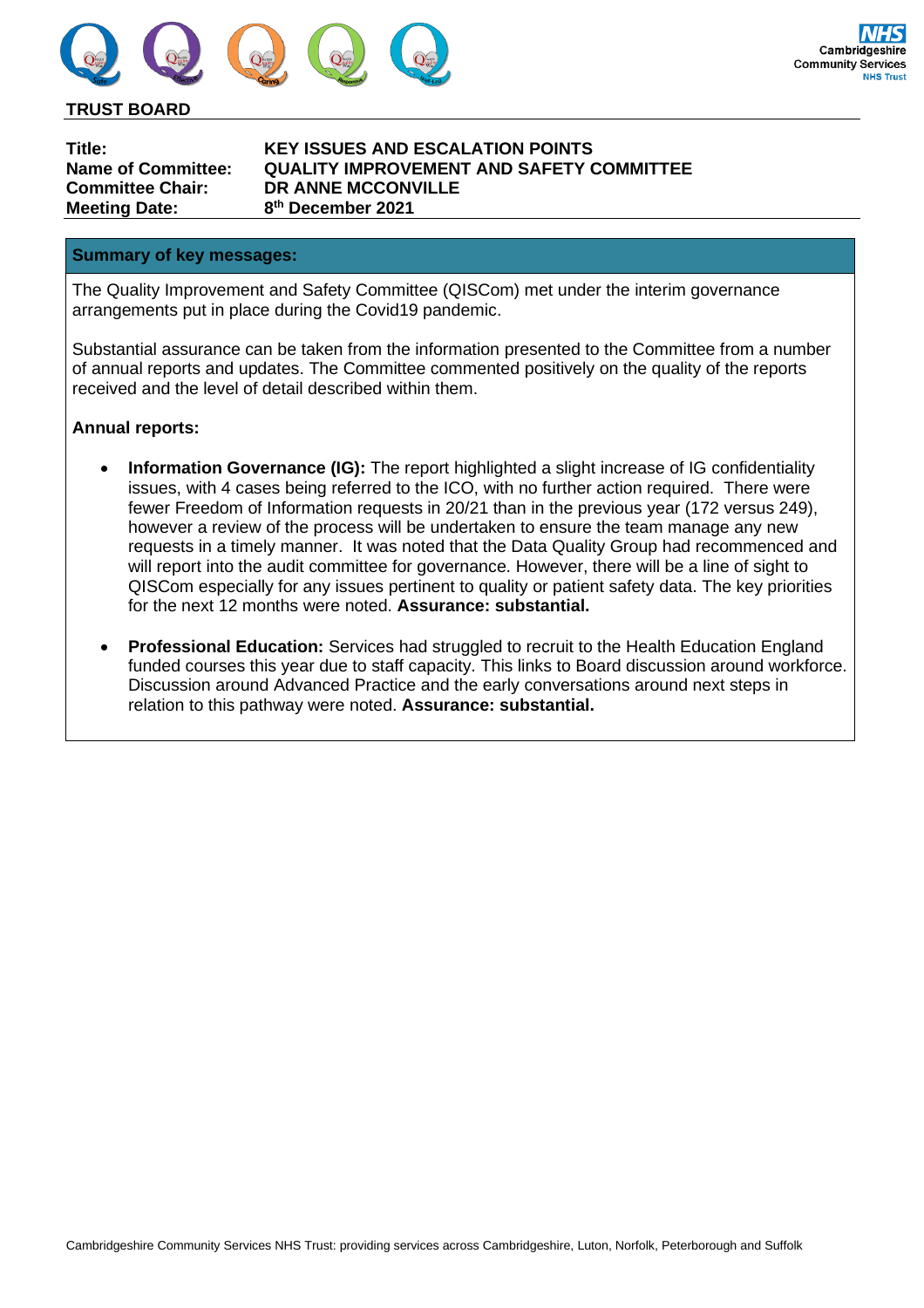### **Thematic Reviews:**

- **Serious Incidents and Incidents:** Update provided on the patient safety framework and the outcome from the 2021 Freedom to Speak Up national results. The data showed an increase in incident reporting (mostly low and no harm incidents). Examples of Duty of Candor were identified (as requested at a previous meeting) and a further action for an exploration of insight into the patient experience and complaint data in relation to inequalities and protected characteristics was asked for at the next review. **Assurance: substantial.**
- **Medicines Management:** Not expected at this meeting, update provided in the sub-group section.
- **Patient Experience (April-September 21):** The Friends and Family Test score was noted at 97.44%. The increase in complaint activity was highlighted, this is in line with the national picture. There will be some changes to the Complaints/ PALs team in the New Year in relation to staff turnover – all posts have been advertised following a staffing review. **Assurance: substantial.**
- **Infection Prevention and Control (IPAC) (April-September 21):** Annual report provided at the last meeting, update on IPAC activity delivered via the sub-group paper.

### **Reports from Committee Sub-groups**:

- **Learning from Deaths -** the summary report is on the Board agenda under a separate item. It was noted that even with the pressure staff are under, place of death for patients remains a priority. Additionally, the approach to training and learning lessons was identified as good practice.
- **Safeguarding –** feedback was received at the meeting that the Mental Capacity Training for Mass Vaccination staff was very good. Update provided on the Liberty Protection Safeguard implementation and Trust response. The safeguarding risks are reviewed on a regular basis with no change to risk 3227. The Prevent policy was approved by the Committee.
- **Medicine Safety and Governance Group –** several PGDs have been approved within this meeting. Incidents are reviewed and themes identified, the group has oversight of the syringe driver upgrade programme.
- **Infection Prevention & Control (IPAC)** update provided on the flu vaccination campaign and on the requirement for staff to be doubly vaccinated against Covid by the end of March 2022; a discussion around the Trusts approach to this requirement was well received. The report highlighted recent IPAC safety incidents which are mostly needlesticks. These are being individually discussed with the service lead and any actions monitored via the IPAC Committee or Clinical Advisory Group for Mass Vaccination.
- **Information Governance Steering Group** update provided within the annual report.
- **Emergency Planning, Resilience and Response Report –** It was noted that the report was out of sequence, this will be altered for 2022. The NHS is still operating at a national incident level of 3, and all on-call procedures remain in place (with an additional Rota for Mass Vaccination). The Incident Management Team Meeting continues to be held weekly. A new risk has been added to the register which is aligned to the expected winter surge.
- **Health and Safety Committee –** it was noted that this was a new report for QISCom, and that the last meeting was not quorate. Mitigations are in place in relation to any identified health and safety risks. The Committee also received assurance around the fire safety procedures at Nash House. This Committee will still retain a link to the Infrastructure Committee as well as QISCom.